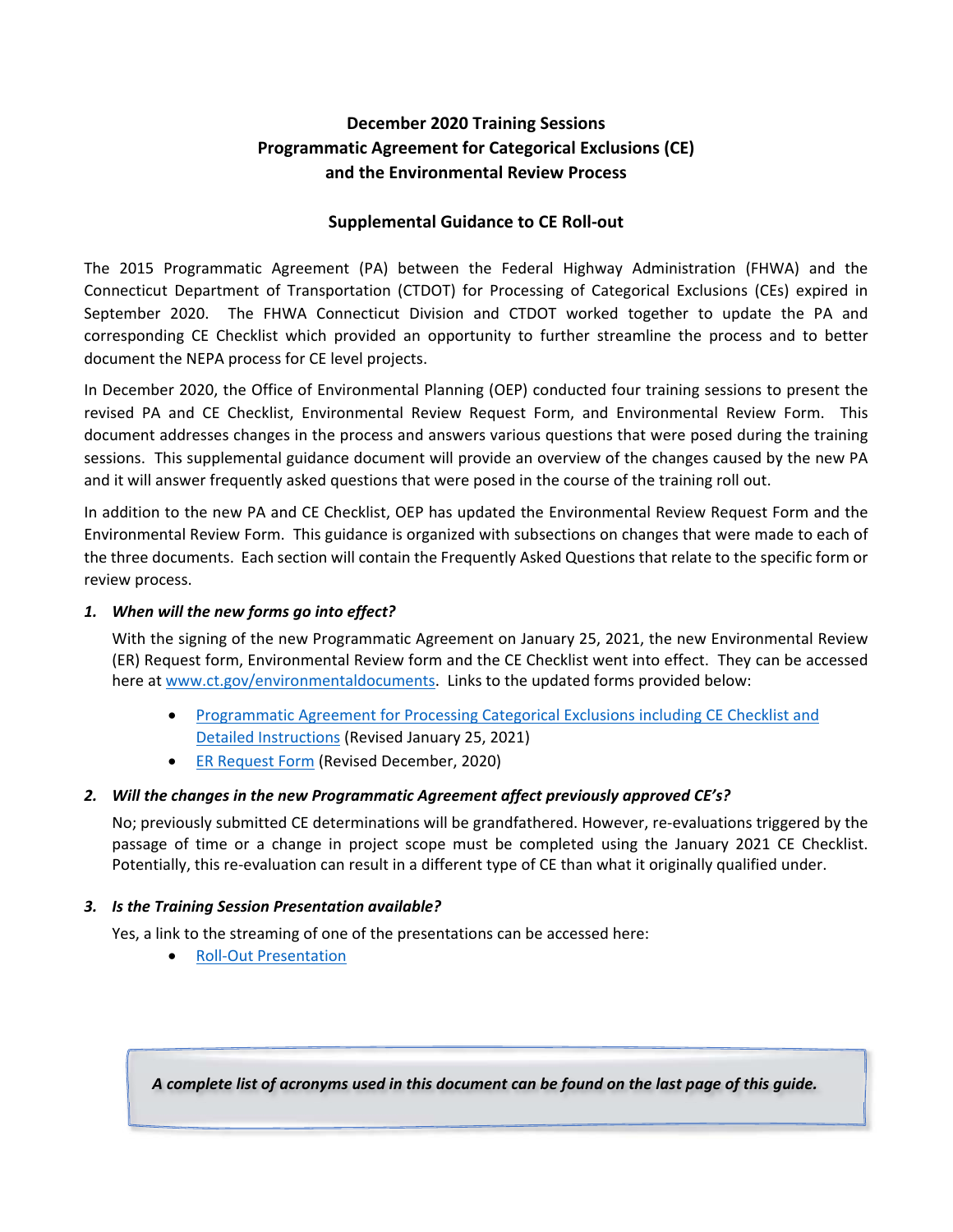# **What Changes Were Made to the CE Checklist?**

Below is a summary of what has changed with respect to the resource categories on the CE Checklist. There have been several changes to the thresholds listed in the CE Checklist that elevate a project to an Individual CE (CE‐I). By refining these thresholds, it is anticipated that more projects will qualify as either Automatic (CE‐A) or Programmatic (CE‐P) Categorical Exclusions.

| <b>Resource</b>                                      | <b>Old Checklist</b>                                                                                                                                    | <b>New Checklist</b>                                                                                                                                                                                                                          |
|------------------------------------------------------|---------------------------------------------------------------------------------------------------------------------------------------------------------|-----------------------------------------------------------------------------------------------------------------------------------------------------------------------------------------------------------------------------------------------|
| <b>Right of Way Actions</b>                          | CE-I needed if project involves the<br>permanent use of more than 10%<br>of ANY parcel OR requires any<br>residential or non-residential<br>relocations | Same thresholds, however, if the acquisition<br>is requested by the property owner or<br>required under the CT General Statutes, a<br>CE-I is NOT required. This section has also<br>been combined with FHWA's ROW Office<br>items            |
| <b>Historic Properties</b><br>(Section 106)          | CE-I required for projects with an<br>"Adverse Effect" finding under<br>Section 106                                                                     | CE-I required if "Adverse Effect" cannot be<br>resolved with a Memorandum of Agreement<br>(MOA), or the project results in "Adverse<br>Effect" on a National Historic Landmark.<br>Both of these circumstances are rare.                      |
| <b>Tribal Consultation</b>                           | Stand-alone item                                                                                                                                        | Now part of the Section 106 item                                                                                                                                                                                                              |
| Section 4(f)                                         | CE-I if an Individual 4(f) or<br>Programmatic 4(f) is required                                                                                          | CE-I if an Individual 4(f) document is<br>required                                                                                                                                                                                            |
| <b>USACE Section 404</b><br><b>Individual Permit</b> | CE-I required if 404 Permit needed                                                                                                                      | CE-I required if 404 Permit is needed AND<br>there is no agency approved coordination<br>plan                                                                                                                                                 |
| U.S. Coast Guard<br><b>Bridge Permit</b>             | CE-I needed if USCG Bridge Permit is<br>required                                                                                                        | CE-I needed if USCG Bridge Permit is<br>required and project will result in a required<br>map change, allow a significant change in<br>vessel traffic, or anticipate any complete<br>closure of a navigational channel during<br>construction |
| <b>Noise</b>                                         | CE-I needed if project is classified as<br>a Type I or II, requiring a noise study                                                                      | CE-I needed if project is classified as a Type I<br>and a noise analysis has concluded that a<br>noise impact exists in the build condition for<br>which abatement is NOT being provided                                                      |
| <b>Federally Protected</b><br>Species                | CE-I needed if the project is "likely<br>to adversely affect" any federal<br>species as determined by USFWS or<br><b>CTDEEP</b>                         | CE-I needed if project has the potential to<br>jeopardize the continued existence of any<br>listed Federal species or has the potential to<br>result in the destruction or adverse<br>modification of critical habitat                        |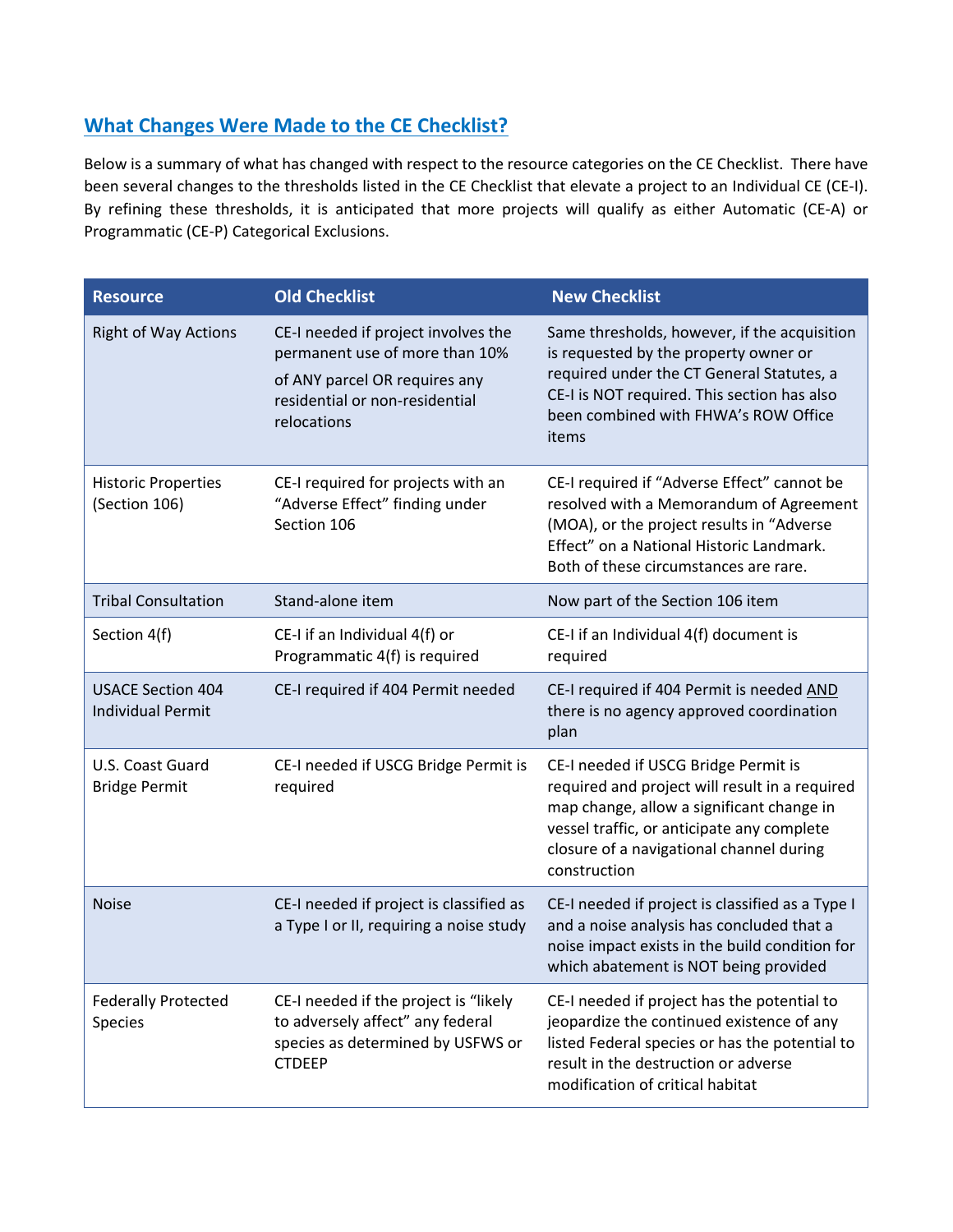| <b>Resource</b>                        | <b>Old Checklist</b>                                                                                                            | <b>New Checklist</b>                                                                                                                                                                                                   |
|----------------------------------------|---------------------------------------------------------------------------------------------------------------------------------|------------------------------------------------------------------------------------------------------------------------------------------------------------------------------------------------------------------------|
| <b>Federally Protected</b><br>Species  | CE-I needed if the project is "likely<br>to adversely affect" any federal<br>species as determined by USFWS or<br><b>CTDEEP</b> | CE-I needed if project has the potential to<br>jeopardize the continued existence of any<br>listed Federal species or has the potential to<br>result in the destruction or adverse<br>modification of critical habitat |
| Sole Source Aquifers<br>(SSA)          | CE-I needed if project involves<br>construction in an SSA                                                                       | CE-I needed if the project is located within an<br>SSA, requires EPA review, and has not<br>received a favorable response from EPA                                                                                     |
| Other $-$<br>Unusual Circumstances     | Not on old checklist                                                                                                            | New section added. CE-I needed if OEP<br>determines the project involves any "unusual<br>circumstances" identified in the<br><b>Environmental Review</b>                                                               |
| <b>Hazardous Waste</b>                 | Stand-alone item. A CE-Lis needed if<br>there are any known Superfund sites<br>nearby that may affect the project               | Removed from checklist. Will be considered<br>as part of Public Involvement / Public<br>Controversy                                                                                                                    |
| <b>Wild and Scenic Rivers</b><br>(WSR) | Stand-alone item. A CE-I is needed if<br>the project involves construction in,<br>across, or adjacent to a WSR                  | Removed from checklist. Will be considered<br>as part of Public Involvement / Public<br>Controversy                                                                                                                    |

## **New Item – Part 4: Unusual Circumstances Review**

*How Do I Know if my Project involves "Unusual Circumstances"?* 

The Environmental Review form issued from OEP to the Project Sponsor has added a new item in the NEPA Recommendation Section of the **Environmental Review form**.

FHWA regulation 23 CFR 771.117(b) provides that any action which normally would be classified as a CE but could involve unusual circumstances requires CTDOT to conduct appropriate environmental studies to determine if the CE classification is proper. Unusual circumstances include actions that involve:

- Significant environmental impacts
- Substantial controversy on environmental grounds
- Significant impact on properties protected by Section 4(f) or Section 106
- Inconsistencies with any Federal, State, or local law, requirement or administrative determination relating to the environmental aspects of the action

To address this, the 2021 CE Checklist now includes a new item: **Part 4: Unusual Circumstances Review**. The information needed to complete this section of the CE Checklist can be found under the NEPA Recommendation section on the environmental review form. If any "Unusual Circumstances" cannot be avoided through mitigation, FHWA will need to be consulted in order to determine if a CE is the appropriate class of action.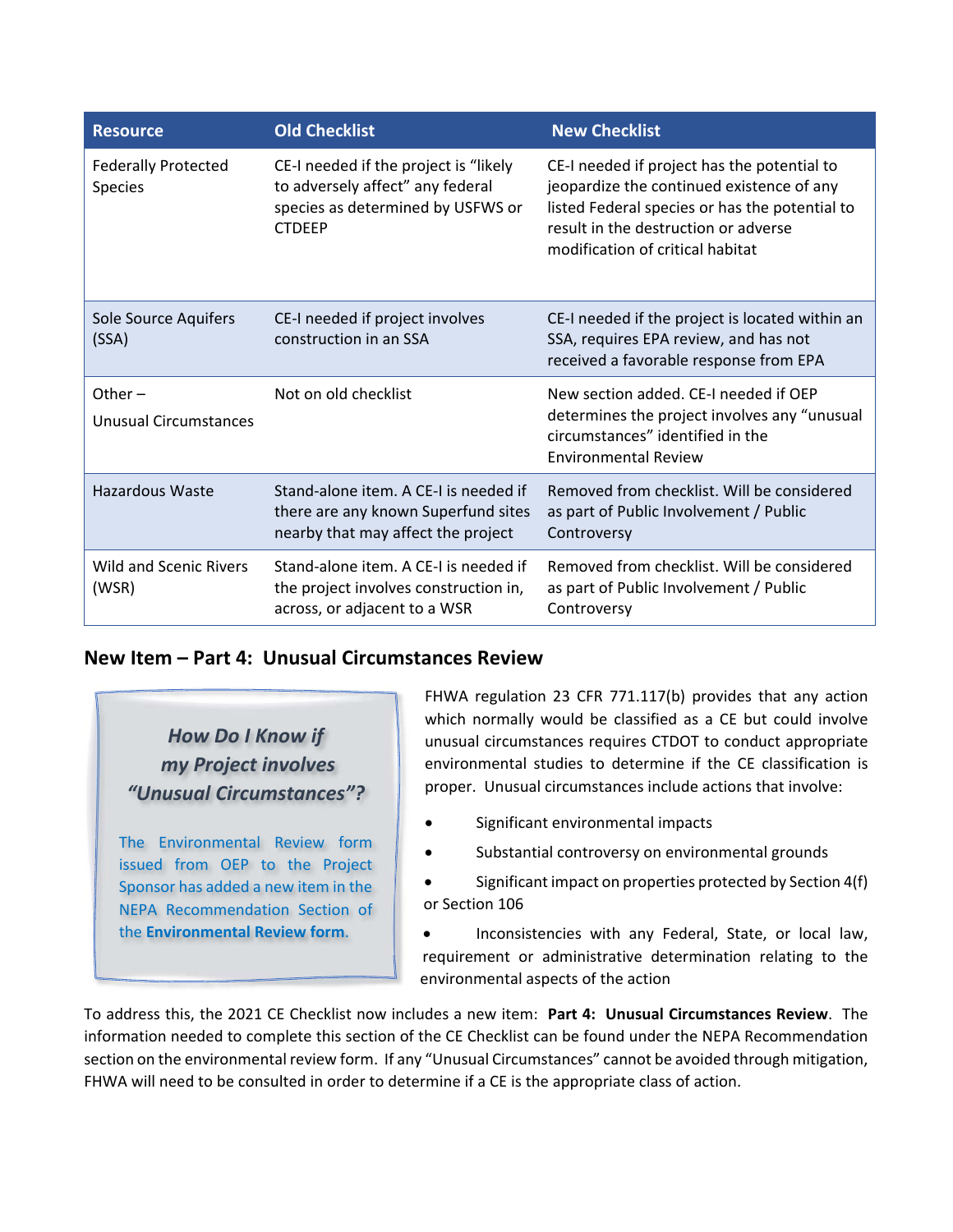# **New Item – OEP to Sign Individual CE Recommendations**

To make the NEPA process a more collaborative effort between Design and OEP for CE level projects, OEP's Transportation Assistant Planning Director will be required to sign all CE‐I's prior to submitting to FHWA for approval. OEP will submit CE‐I recommendations to FHWA for approval. CE‐A's or CE‐P's will continue to be signed by engineering as has been done in the past. OEP will not be signing CE-A's or CE-P's.

Once the project manager / project engineer identifies or anticipates that their project will require a CE‐I they should contact OEP's CRED Unit to begin coordination through the CE‐I process. Depending on the project, it may be a good idea to have a "kick-off" meeting. The goal is to avoid any delays or returns for corrections from FHWA resulting in a streamlined review and approval by FHWA.

Please note that the CE Checklist only applies to FHWA projects. There is no corresponding PA or CE Checklist in place for FTA or FRA projects. Additionally, the checklist is not valid for projects that only have State or State/Local funding and should not be completed in those cases.

The Environmental Review Request and Environmental Review forms, however, are applicable to all projects, regardless of lead Federal agency.

# **Changes to Environmental Review Request Form**

The Environmental Review Request Form was revised to provide a more streamlined form that includes the required information necessary to conduct an accurate and timely environmental review. Redundant items and items that provided little value were removed from the previous form. Notable changes to the form include:

- Project Name was added to the first page
- The date that the completed Environmental Review is requested by was added to the form. This should be filled out only in the context of maintaining the project schedule. Please only request an expedited environmental review if it is required to maintain the project schedule. Keep in mind that OEP is looking to have the environmental review returned to the project team within 6 months.
- The ROW matrix table was removed in favor of a more narrative description of any potential ROW required and a Schedule of Owners is to be included if it exists at this stage
- A summary of public comments/concerns is being requested from any public involvement that has taken place

#### **Questions regarding the updated Environmental Review Request Form**

#### *4. What should the project name on the ER Request form consist of?*

The project name should be brief and should match what will be included on the design plan set (e.g. Rehabilitation of Bridge #00123 over Unnamed Brook). The Project Description, on the other hand, should match what is in the Composite Project Database.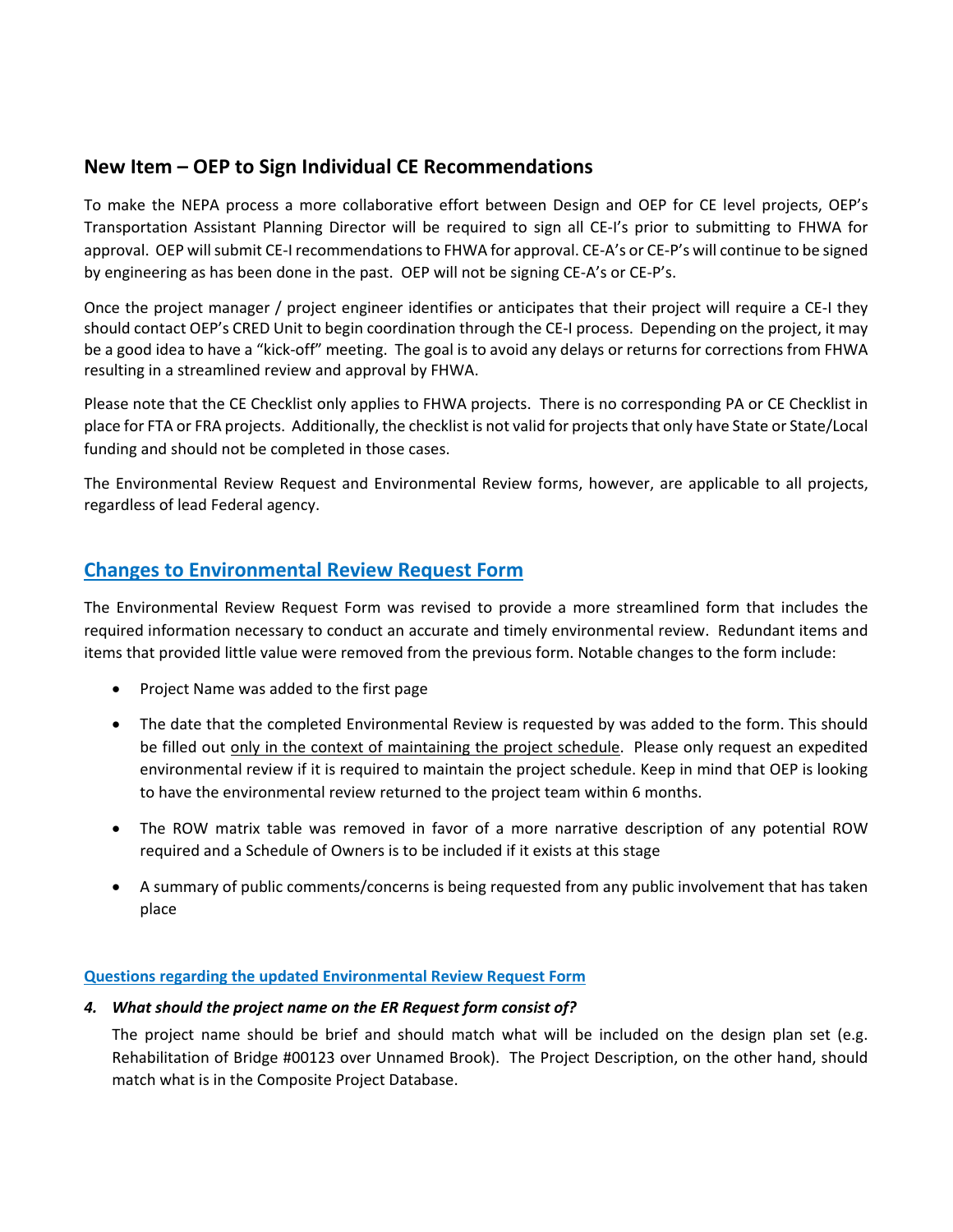#### *5. When is a new ER (Environmental Review) Request needed?*

A new ER Request is required if 3 years has elapsed between any of the **major milestones** in approvals or grants from FHWA. These milestones include: Design Approval; Obligation of ROW funds; P, S, & E; and Construction. Please note that a new ER Request must also be submitted if the project involves a scope change. Please contact OEP prior to submitting to ensure that any change warrants a new review.

### *6. Does the 4 to 6 month estimated timeline to complete the Environmental Review include or exclude SHPO/THPO coordination and review tasks?*

Normally includes this. If there are extenuating circumstances (e.g. an Adverse Effect finding or a request for an archaeological survey)

# **Major Milestones in CE Approvals/Grants**

- $\triangleright$  CE Designation
- $\triangleright$  Design Approval
- $\triangleright$  Authorization to acquire ROW
- $\triangleright$  Approval of Plans, Specifications & Estimates
- **▶ Construction**

this timeline may extend. You should be notified as soon as one of these situations becomes known so that coordination can begin.

#### *7. Do resubmitted/updated ER requests get reviewed quicker than original requests?*

Typically, yes. The review time depends on the nature of the resubmittal. If there is no change in project scope or conditions, the re-evaluation can be completed quickly because the planners are only verifying that there has been no significant change in scope or the conditions surrounding the site. Re‐evaluations triggered by a major addition or change in the scope will require more time to evaluate.

#### *8. Regarding projects that have state‐funding but anticipate federal funding ‐ how should this be handled?*

If federal funding is anticipated for any phase, indicate it as such on the ER Request. This allows OEP to perform a review under NEPA. Note that FHWA will not sign off on 4(f) impacts or CE checklist unless/until the federal hook (funding) is established.Additionally, time can be saved with anticipation of federalization. Anticipating 4(f) and tribal consultation pre‐federal funds can be a time saver. Note that these processes cannot be done, and the CE checklist cannot be signed/approved by CTDOT or FHWA until federal funding is officially in place.

#### *9. Should we always just click the federal funding box on the ER Request form?*

No, this can be problematic if federal funding does not eventually materialize. It will initiate additional work such as tribal consultation, 4(f) analysis, and air quality compliance that would not be required in a project that was wholly state‐funded and has no federal involvement. It causes confusion and inaccurate analyses, documentation, and record‐keeping.

#### *10. How are ER Requests prioritized?*

The "Design Approval" or "Requested Completion Date" in the ER Request form is typically used to prioritize project reviews. However, engineers are encouraged to be the "squeaky wheel" if the environmental review is taking longer than anticipated. If a project needs an expedited environmental review in order to meet the project schedule or as determined by management, please indicate this in the body of the email when submitting the ER Request. **Keep in mind that the "Requested Completion Date" should be completed in the context of maintaining the current project schedule. It is OEP's goal to have all environmental reviews completed within 6 months of the date that the ER Request is circulated.**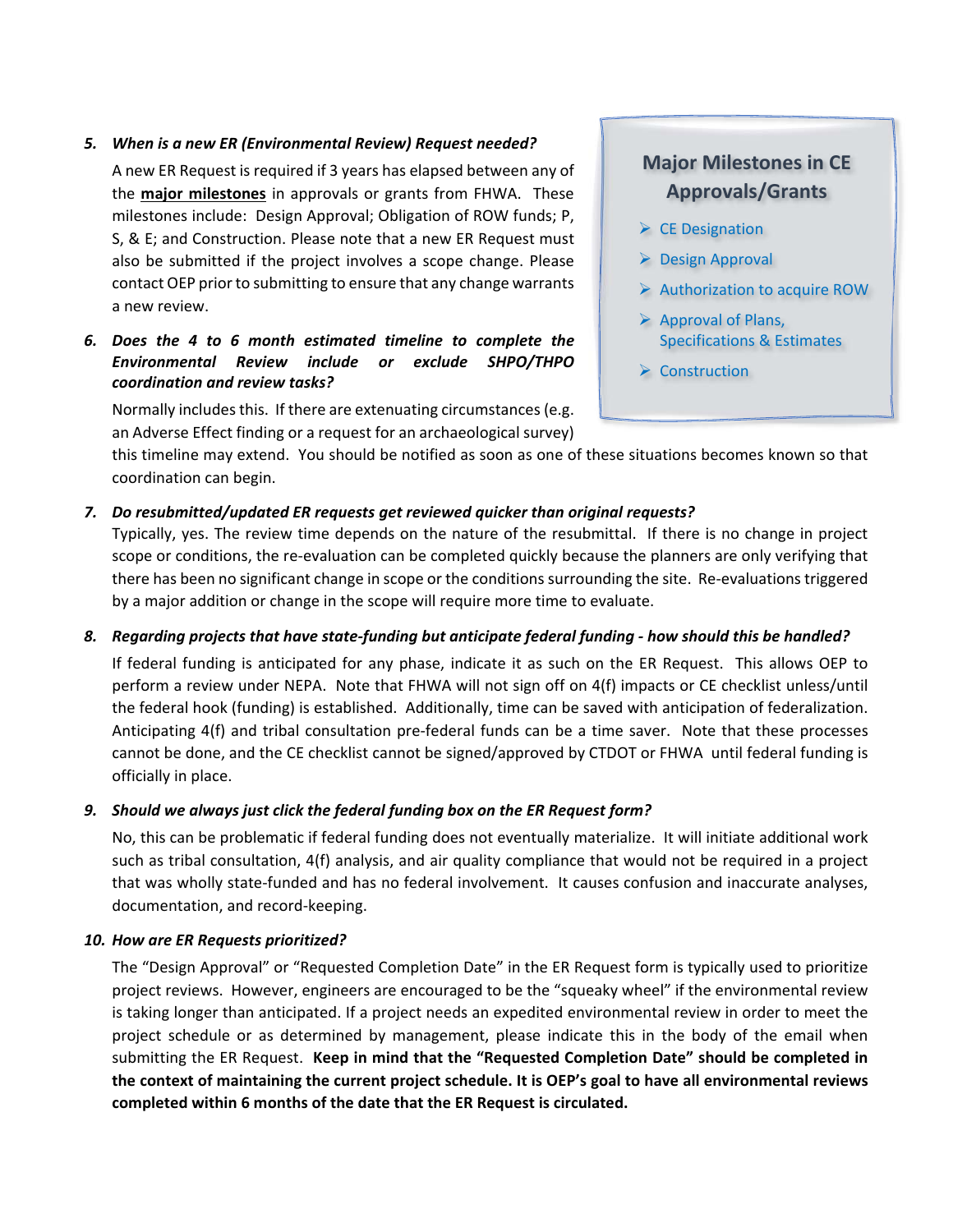# **Changes to the Environmental Review Form**

The Environmental Review Form was revised to better align with the items on the Categorical Exclusion Determination Checklist as well as the requirements of NEPA and CEPA in general. Notable changes to the form include:

- Project Name was added to the first page
- The addition of a review for the impacts of sea level rise. Public Act 18-82 Concerning Climate Change and Resiliency requires municipalities and the state to consider sea level rise in the planning process. OEP will now consult existing Sea Level Rise Affecting Marshes Model (SLAMM) Mapping to determine if the project area has the potential to be affected by sea level rise. SLAMM Mapping is developed and maintained by CTDEEP and UCONN and can be found at the CT ECO website : *https://cteco.uconn.edu/viewers/index.htm*
- The NEPA Recommendation section now includes information related to whether "Unusual Circumstances" are present for each project. This information will be used to complete the corresponding "Unusual Circumstances Review" in Part 4 of the Categorical Exclusion Determination Checklist.

### **Questions regarding the updated Environmental Review Form**

#### *11. How is "major traffic disruption" defined?*

"Major traffic disruptions" is one of the conditions that will prevent an action defined under c(26), c(27) or c(28) in the CE Checklist from being classified as an Automatic CE. Major traffic disruptions are typically identified as a result of controversy of input from the public when the project is presented at Town Coordination, Public Scoping, or Public Information meetings. OEP can typically answer or will consult with FHWA if there is a question on this subject.

#### *12. How do 4(f) documents relate to Categorical Exclusions?*

There are 4 types of 4(f) documents – exception, *de minimis*, programmatic, and individual. An Individual 4(f) will always require an CE-I under NEPA. So long as there are no other non-4(f) related impacts that would trigger a CE‐I, an exception, *de minimis* and Programmatic 4(f) can typically be categorized as either an Automatic or Programmatic CE under NEPA.

#### *13. What is the timeline for 4(f) de minimis finding/documentation if minor use of 4(f) properties is anticipated?*

A *de minimis* finding is streamlined with a timeline of around 45‐60 days, on average. The biggest hurdle is getting signed confirmation from the officials with jurisdiction over the 4(f) property that there will be no adverse effect to the property. As an example, a Municipality is the Authority with Jurisdiction over a town‐ owned park. If there is a *de minimis* use of a public park, recreation area, or wildlife refuge, a public comment period will be required of at least 2 weeks.

#### *14. Comment ‐ ROW acquisitions may not be determined when CE checklist is prepared.*

The ER form will identify 4(f) properties or others that would be sensitive to ROW impacts. Information regarding ROW may change after ER Request is made, just let OEP know as this information becomes available. If additional ROW acquisitions are required after the CE checklist is completed, the project may require a re‐ evaluation. Please contact OEP to determine if this is the case. In some cases this may require a project to raise to the level of a CE‐I from either a CE‐A or CE‐P if the ROW changes result in 10% or more of a permanent easement or take of any one parcel.